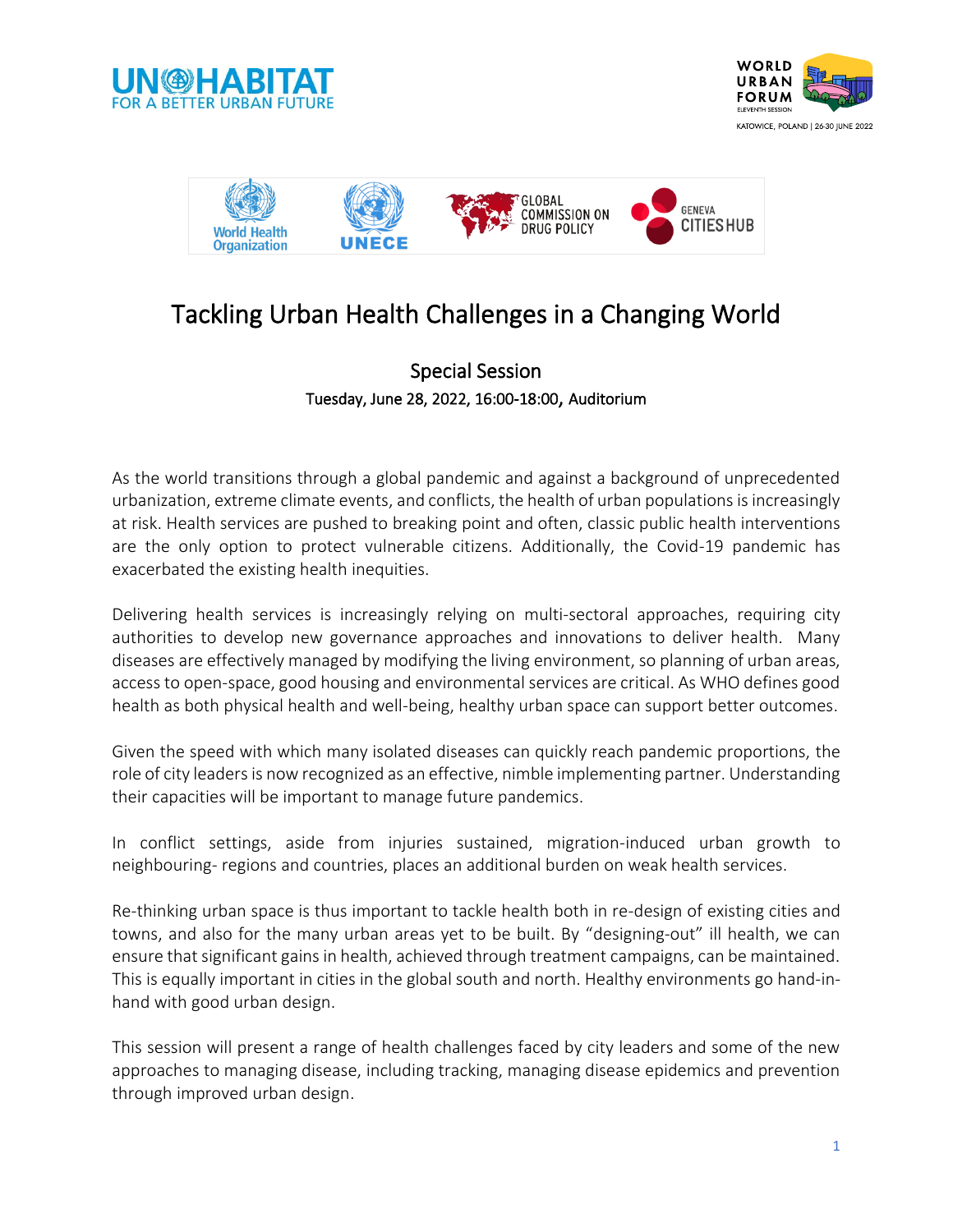# **UN OHABITAT**



| Agenda          | KATOWICE, POLAND   26-30 JUNE :                                                                                                                                                                                                                                                                                                                                                                                                                                                                                                                                                                                                                                                                                                                                                                                                                                                                                                                                                                                                                                                                                                                                                                                                                                                                                                                                                                                      |
|-----------------|----------------------------------------------------------------------------------------------------------------------------------------------------------------------------------------------------------------------------------------------------------------------------------------------------------------------------------------------------------------------------------------------------------------------------------------------------------------------------------------------------------------------------------------------------------------------------------------------------------------------------------------------------------------------------------------------------------------------------------------------------------------------------------------------------------------------------------------------------------------------------------------------------------------------------------------------------------------------------------------------------------------------------------------------------------------------------------------------------------------------------------------------------------------------------------------------------------------------------------------------------------------------------------------------------------------------------------------------------------------------------------------------------------------------|
| $16:00 - 16:45$ | High-Level Panel: Global Strategic Priorities and Importance of Tackling Urban Health<br>Challenges<br>What is the main urban health challenge from your perspective? What is your organization<br>doing to advance urban health?<br>Moderated by: Graham Alabaster, Chief Geneva office, UN-Habitat<br>Maimunah Mohd Sharif, Executive Director, UN-Habitat (confirmed in person)<br>Naoko Yamamoto, Assistant Director-General, WHO (confirmed in person)<br>$\bullet$<br>Dmitry Mariyasin, Deputy Executive Secretary, UN ECE (confirmed in person)<br>Sir Danny Alexander, Vice President, Asian Infrastructure Investment Bank (TBC)<br>Michel Sidibé, Commissioner, Global Commission on Drug Policy (confirmed in<br>$\bullet$<br>person)                                                                                                                                                                                                                                                                                                                                                                                                                                                                                                                                                                                                                                                                     |
|                 | Keynote Address: Global Trends in Urban Health                                                                                                                                                                                                                                                                                                                                                                                                                                                                                                                                                                                                                                                                                                                                                                                                                                                                                                                                                                                                                                                                                                                                                                                                                                                                                                                                                                       |
| $16:45 - 17:00$ | Mark Nieuwenhuijsen, Director of the Urban Planning, Environment and Health Initiative,<br>Barcelona Institute of Global Health                                                                                                                                                                                                                                                                                                                                                                                                                                                                                                                                                                                                                                                                                                                                                                                                                                                                                                                                                                                                                                                                                                                                                                                                                                                                                      |
| $17:00 - 17:40$ | City Panel: The Role of Local Authorities in the Prevention, Preparedness and Response to<br><b>Urban Health Challenges</b><br>How is urbanisation affecting the health and well-being of populations? What are the main<br>challenges and inequalities? What have we learned from the COVID-19 pandemic in terms of<br>preparedness, response and recovery in urban contexts? How can this inform future action?<br>What are the policies and governance measures that can be put in place to address gaps and<br>identify opportunities? What are the challenges in cities in conflict including those as a result<br>of migration? What can stakeholders, national governments and local governments do?<br>How can we assess the needs and provide tools for improvement?<br>Moderated by: Kamelia Kemileva, Co-Director, Geneva Cities Hub<br>Onyeka Erobu, Senior Health Adviser to the Mayor, Freetown City Council (confirmed<br>online)<br>Rotina Mohd Daik, Director General, National Landscape Department, Malaysia<br>(confirmed in person)<br>Ana Paula Matos, Vice Mayor, Salvador (confirmed online)<br>$\bullet$<br>H.E. Shaikh Rashid bin Abdulrahman bin Rashid Al Khalifa, Governor of the Capital<br>$\bullet$<br>Governorate, Bahrain (TBC)<br>Sulayman Abdulmumuni Ujah, Chairman, The Joint National Association of Persons<br>$\bullet$<br>with Disabilities, Nigeria (confirmed in person) |
| $17:40 - 18:00$ | Knowledge, Tools and Programmes<br>Moderated by: Graham Alabaster, Chief Geneva office, UN-Habitat<br>Nathalie Roebbel, Head of Urban Health, WHO (confirmed in person)<br>Noor Abdisalan, Technical officer, WHO (confirmed online)<br>$\bullet$<br>Sarah Beeching, Executive Director, Oshun Partnership (confirmed in person)<br>Anne Amin, Legal Specialist, Policy, Legislation and Governance Section, UN-Habitat<br>$\bullet$<br>(confirmed in person)                                                                                                                                                                                                                                                                                                                                                                                                                                                                                                                                                                                                                                                                                                                                                                                                                                                                                                                                                        |
| 18:00           | <b>Closing Remarks</b>                                                                                                                                                                                                                                                                                                                                                                                                                                                                                                                                                                                                                                                                                                                                                                                                                                                                                                                                                                                                                                                                                                                                                                                                                                                                                                                                                                                               |